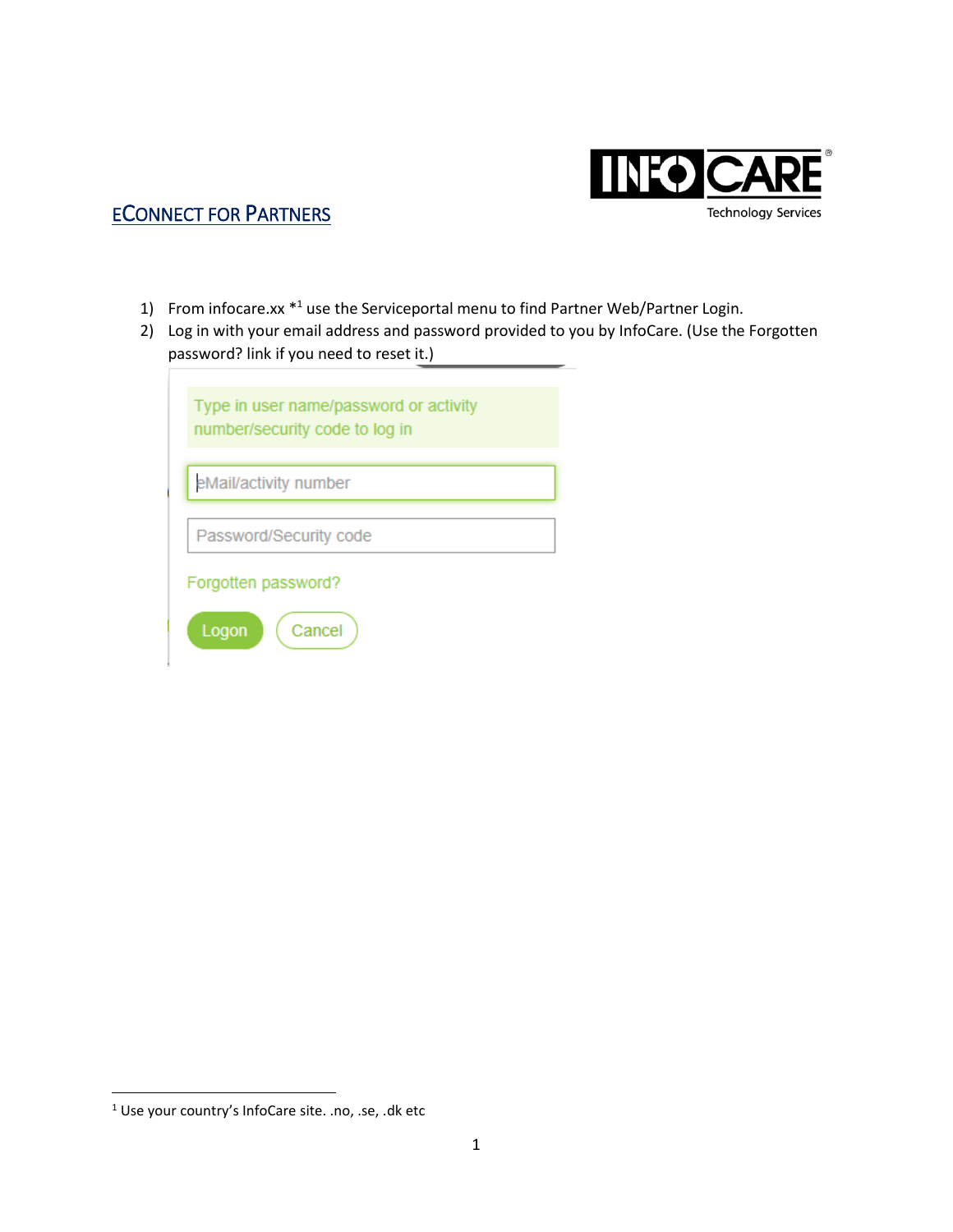3) Click 'Create new activity on contract'. Click "Search" to find your equipment/services from your contracts. If you have several equipment- or service lines, enter your search criterias and do another search. If you have several contracts available, you can set which to search in.

| <b>Search for equipment</b> |                                              |    |                        |        |  |  |  |  |
|-----------------------------|----------------------------------------------|----|------------------------|--------|--|--|--|--|
| Contract                    | AND THE PROPERTY CONSIDERED FOR DESIGNATION. |    | Product                |        |  |  |  |  |
| Customer no.                | Type in customer number, digits only         |    | Product name           |        |  |  |  |  |
| Customer name               |                                              |    | <b>Brand</b>           |        |  |  |  |  |
| <b>Additional info</b>      |                                              |    | Serial number          |        |  |  |  |  |
| Zip code                    | From                                         | To | Serial number customer |        |  |  |  |  |
| Customer city               |                                              |    |                        |        |  |  |  |  |
|                             |                                              |    | Clear all fields       | Search |  |  |  |  |

4) Select your contract line by clicking its link in product description. You can view further details by expanding details using the expand/collapse button in the right column.

| <b>Details</b>    | <b>Product description</b>                      | <b>Serial number</b> | Service code           | Response code                        | <b>Customer</b>                      |
|-------------------|-------------------------------------------------|----------------------|------------------------|--------------------------------------|--------------------------------------|
| $\checkmark$      | serv<br>SERVICE -<br>- Oppdrag til<br>IC        |                      | Z7ar<br>Oppdrag til IC | <b>RS192</b><br>Start NBD, m-f:08-16 | Postboks 43 Økern<br>0508 OSLO       |
| œ<br>$\checkmark$ | serv<br>SERVICE -<br>- Oppdrag til<br>IC        |                      | Z7ar<br>Oppdrag til IC | <b>RS192</b><br>Start NBD, m-f:08-16 | Data<br>Karenslyst Allé<br>0278 OSLO |
| $\downarrow$      | serv<br>SERVICE -<br>- Oppdrag til<br>IC        |                      | Z7ar<br>Oppdrag til IC | <b>RS192</b><br>Start NBD, m-f:08-16 | Karenslyst Allé<br>0278 OSLO         |
| $\checkmark$      | serv<br><b>SERVICE -</b><br>- Oppdrag til<br>IC |                      | Z7ar<br>Oppdrag til IC | <b>RS192</b><br>Start NBD, m-f:08-16 | <b>Brobekkveien</b><br>0582 OSLO     |
| $\checkmark$      | serv<br>SERVICE -<br>- Oppdrag til<br>IC        |                      | Z7ar<br>Oppdrag til IC | <b>RS192</b><br>Start NBD, m-f:08-16 | AS<br>Filipstadveien<br>0250 OSLO    |

5) Fill in all the fields marked with \* before clicking Complete

 You can add attachment by clicking 'Attachments' and 'Add attachment'. You can add new comment by clicking 'Show/Add comments'.

6) You will now receive a summary including our reference number of the registered activity on email and on screen.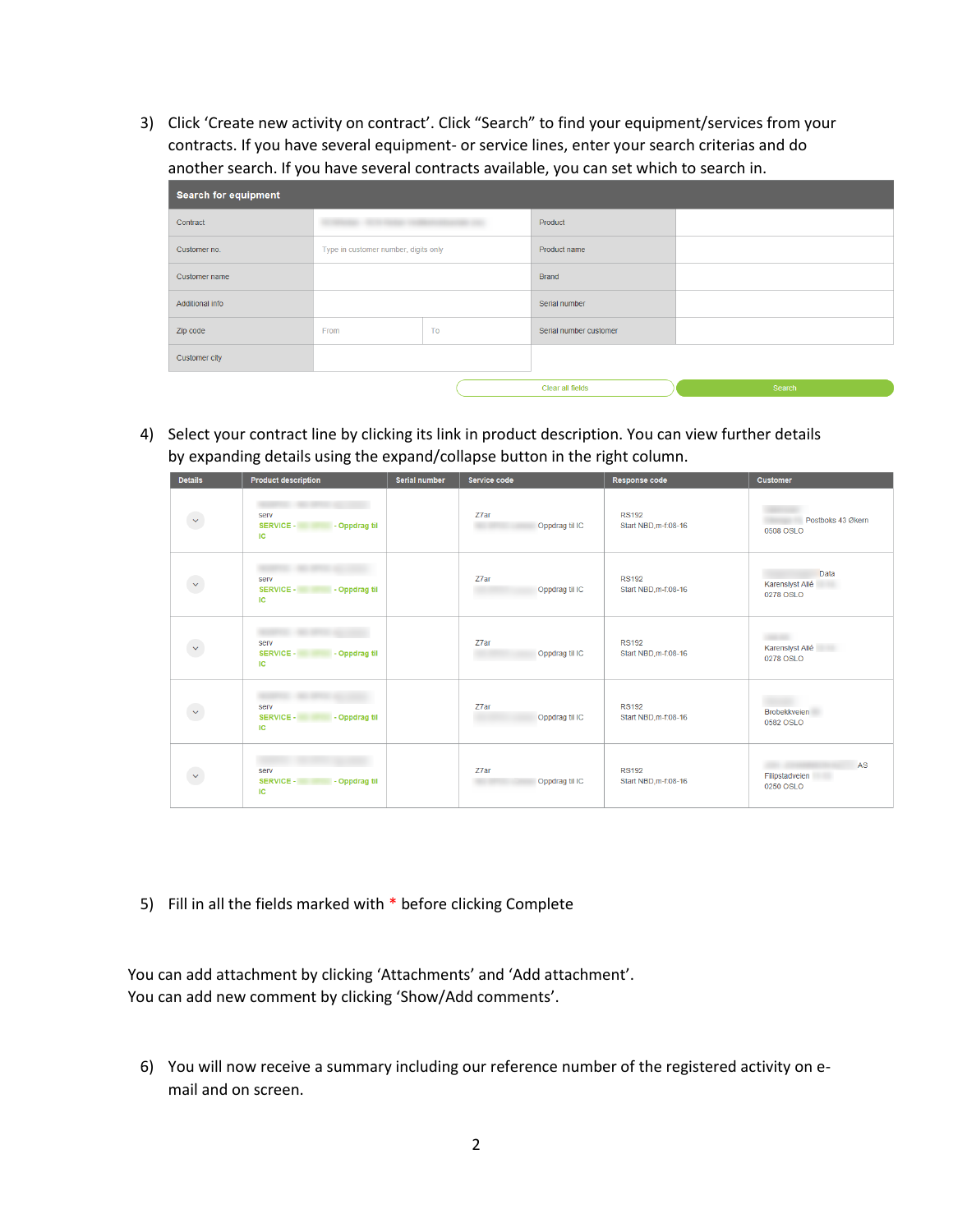7) If searching for a specific activity number or reference number you can enter that in the quick search field:

| Q Search here |  |
|---------------|--|

8) You can also:

View your available activities from 'Existing cases', and from there you can click 'Advanced search' to fill in criterias to search for specific activities.

| Sort options               | <b>Export to Excel</b>               | Saved searches |                    |                          |  |  |  |
|----------------------------|--------------------------------------|----------------|--------------------|--------------------------|--|--|--|
| <b>Customer</b>            |                                      |                |                    |                          |  |  |  |
| Company / Name             |                                      |                | Customer phone     |                          |  |  |  |
| ZipCode                    | From                                 | To             | City               |                          |  |  |  |
| Address                    |                                      |                |                    |                          |  |  |  |
| <b>Product information</b> |                                      |                |                    |                          |  |  |  |
| Product                    |                                      |                | <b>Brand</b>       |                          |  |  |  |
| Serial number              |                                      |                | Customer serial    |                          |  |  |  |
| <b>References</b>          |                                      |                |                    |                          |  |  |  |
| Customer reference         |                                      |                | Warranty reference |                          |  |  |  |
| Invoice reference          |                                      |                | Special reference  |                          |  |  |  |
| <b>Various</b>             |                                      |                |                    |                          |  |  |  |
| Activity                   | Type in activity number, digits only |                | <b>Status</b>      | All $\blacktriangledown$ |  |  |  |
| Date                       | All $\blacktriangledown$             |                | Period             | All                      |  |  |  |
| Contract                   | $All -$                              |                | Workflow step name | $All -$                  |  |  |  |
|                            |                                      |                | $O(1 + 1)$         |                          |  |  |  |

You may export your result to excel. You may also save searches, for reusing purposes.

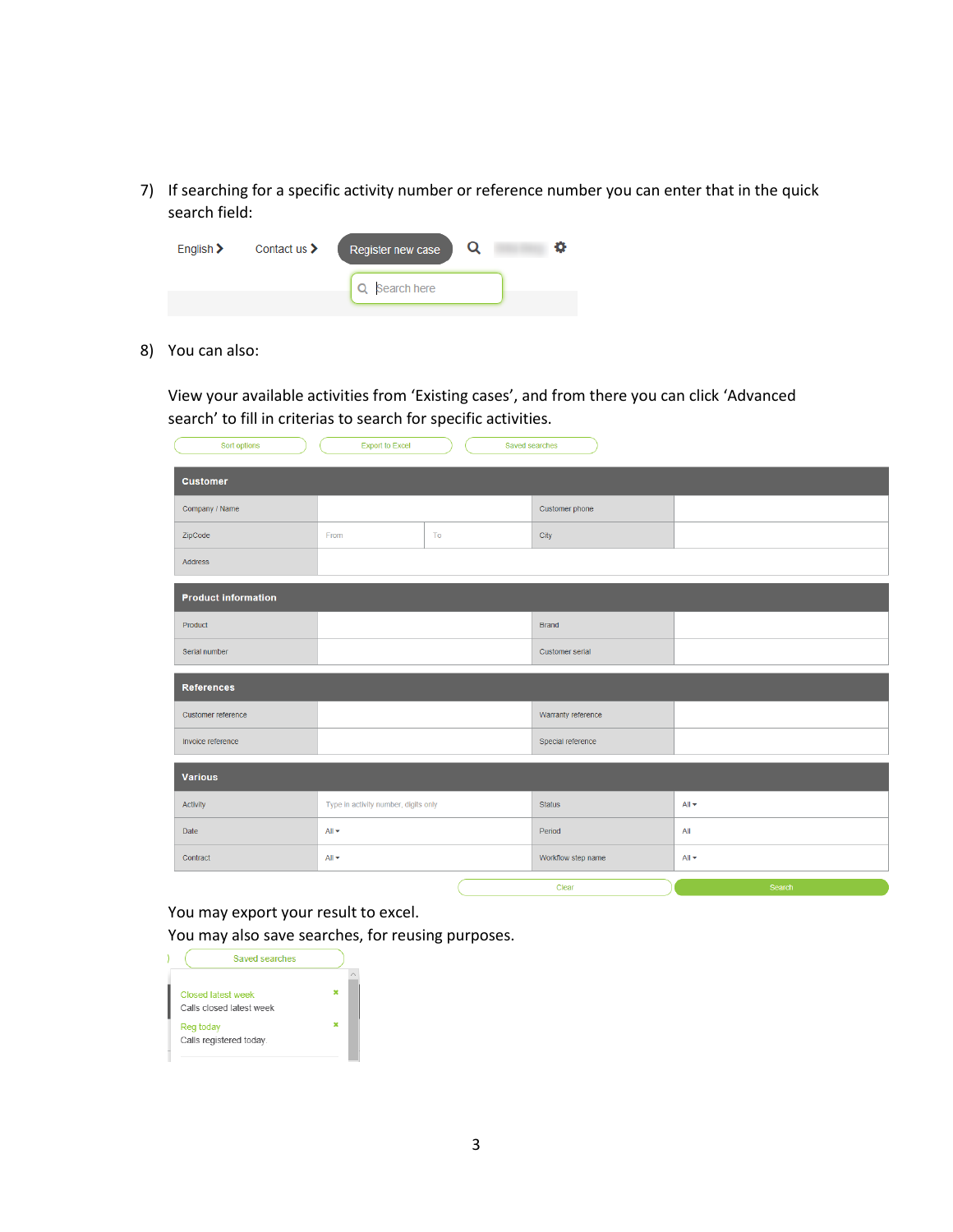9) You can update your user information in 'My profile', including changing your password.

| Register new case |            |  |
|-------------------|------------|--|
|                   | My profile |  |
|                   | Log out    |  |
| rmation           |            |  |

## **STOCK INVENTORY**

If you are a stock inventory user, you will have access to this. Here you can monitor your consignment inventory with InfoCare.

You can search for partnumber and partname (or parts of partname) to find a specific part or you can view lists.

|                | <b>Stock inventory</b> |     |                       |                                     |                           |           |              |  |  |
|----------------|------------------------|-----|-----------------------|-------------------------------------|---------------------------|-----------|--------------|--|--|
| Number         |                        |     |                       | <b>Brand</b>                        | ÷                         |           |              |  |  |
| Name           |                        | ups |                       | <b>Stock</b>                        | 1009J-InfoCare Norge AS ▼ |           |              |  |  |
|                |                        |     |                       | Clear                               |                           | Search    |              |  |  |
| <b>Details</b> | <b>Number</b>          |     | Name                  | <b>Stock</b>                        |                           | Available | <b>Total</b> |  |  |
| $\downarrow$   | 701.1069               |     | <b>UPS 500VA/300W</b> | 1009J - PS Consigned Stock Partners |                           |           |              |  |  |

You may also click to view details.

| <b>Details</b>                        | <b>Number</b>                       |                                       | <b>Name</b>               |                                    | <b>Stock</b> |                                       |              | Available        | <b>Total</b> |
|---------------------------------------|-------------------------------------|---------------------------------------|---------------------------|------------------------------------|--------------|---------------------------------------|--------------|------------------|--------------|
| Show details<br>$\boldsymbol{\wedge}$ | 416513160                           |                                       | Spring Clip for Shaft D=4 |                                    |              | 1009J - PS Consigned Stock Partners   |              | 141              | 141          |
| <b>Number</b><br>416513160            |                                     | <b>Substitute part</b><br>416513160   |                           | Name<br>Spring Clip for Shaft D=4  |              | Reworkable<br>Yes                     |              | <b>Brand</b>     |              |
| <b>Stock</b>                          | 1009J - PS Consigned Stock Partners | <b>ABC Factor</b><br>C                |                           | <b>Sales price</b><br>$\mathbf{0}$ |              | Repair price (landed)<br>$\mathbf{0}$ | 141          | Available        |              |
| Total<br>141                          |                                     | <b>Picked</b><br>$\mathbf 0$          |                           | Reserved<br>$\mathbf{0}$           |              | <b>Defect</b><br>$\mathbf{0}$         | $\mathbf{0}$ | <b>Backorder</b> |              |
| Inorder<br>$\mathbf 0$                |                                     | <b>Purchase point</b><br>$\mathbf{0}$ |                           | Order quantity<br>$\mathbf{0}$     |              |                                       |              |                  |              |

Note that this is a snapshot of the situation right now, and you are not able to make any transactions or movements on the inventory.